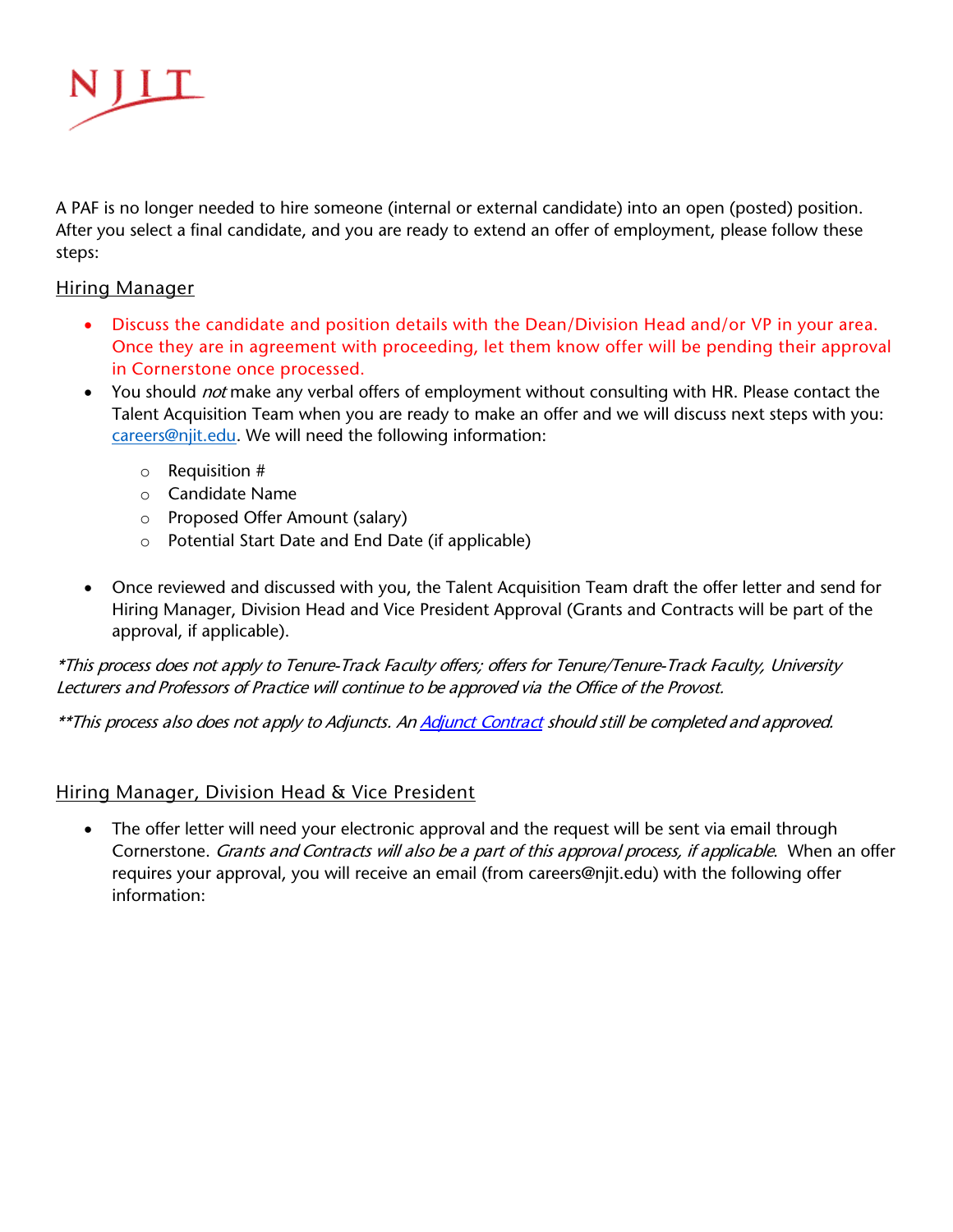|                                                   | Subject                                                                                                                                    | Candidate Response Received: CANDIDATE NAME                                     |
|---------------------------------------------------|--------------------------------------------------------------------------------------------------------------------------------------------|---------------------------------------------------------------------------------|
| Hello,                                            |                                                                                                                                            |                                                                                 |
|                                                   |                                                                                                                                            | There is an offer pending your approval. Please see detailed information below: |
| ٠<br>٠<br>٠<br>٠<br>٠<br>٠<br>$\bullet$<br>٠<br>٠ | Position Title:<br>Department:<br>Requisition ID:<br>Requested by:<br>Offer Amount:<br>Start Date:<br><b>Position Number:</b><br>Comments: | Index # and Account Code                                                        |

Please click on the link below to access your Approvals Page and capture your response to this offer request as soon as possible.

If you are prompted to log in manually, please use your UCID credentials.

https://njit-pilot.csod.com/ATS/Approval/OfferLettersPending.aspx

• When you click on the link in the email above, you will be redirected to Cornerstone to finish the action. Please make sure you select the "offer letters tab" to the left:

| <b>Recruiting Approvals</b>                         | <b>Offer Lette: Approvals</b>                                           |                        |           |              |                  |           |            |
|-----------------------------------------------------|-------------------------------------------------------------------------|------------------------|-----------|--------------|------------------|-----------|------------|
| <b>Requisitions (0)</b><br><b>Offer Letters (1)</b> | Pending (1) Past<br>Owner<br>Requisition Name<br>Hide Notification Only | <b>D</b> Search        |           |              |                  |           | (1 Result) |
|                                                     | <b>Requisition</b>                                                      | Owner(s)               | Candidate | Offer        | Submitted        | $\bullet$ | $\bullet$  |
|                                                     | <b>Test Position</b>                                                    | <b>Manager, Hiring</b> | Jane Doe  | $\mathbf{Q}$ | 2/3/2022 5:15 PM | $\vee$    | $\bullet$  |
|                                                     |                                                                         |                        |           |              |                  |           |            |

- Here you will have access to:
	- o Review the requisition details (by clicking on the position title), review the offer letter draft and approve or deny the offer.
		- To approve or deny the offer, you will need to select either the green (approve) or red (deny) arrows to the left and then hit "submit" once it appears at the bottom of the screen.

| <b>Recruiting Approvals</b> |                                                            |                 |           |              |                  |                      |            |
|-----------------------------|------------------------------------------------------------|-----------------|-----------|--------------|------------------|----------------------|------------|
|                             | <b>Offer Letter Approvals</b>                              |                 |           |              |                  |                      |            |
| <b>Requisitions (0)</b>     | Past<br>Pending $(1)$                                      |                 |           |              |                  |                      |            |
| <b>Offer Letters (1)</b>    | Owner<br><b>Requisition Name</b><br>Hide Notification Only | D Q Search      |           |              |                  |                      | (1 Result) |
|                             | Requisition                                                | Owner(s)        | Candidate | Offer        | Submitted        | $\sqrt{ }$ + $\odot$ |            |
|                             | <b>Test Position</b>                                       | Manager, Hiring | Jane Doe  | $\mathbf{G}$ | 2/3/2022 5:15 PM | $\overline{v}$ - 0   |            |
|                             |                                                            |                 |           |              |                  |                      |            |
|                             | Submit                                                     |                 |           |              |                  |                      |            |